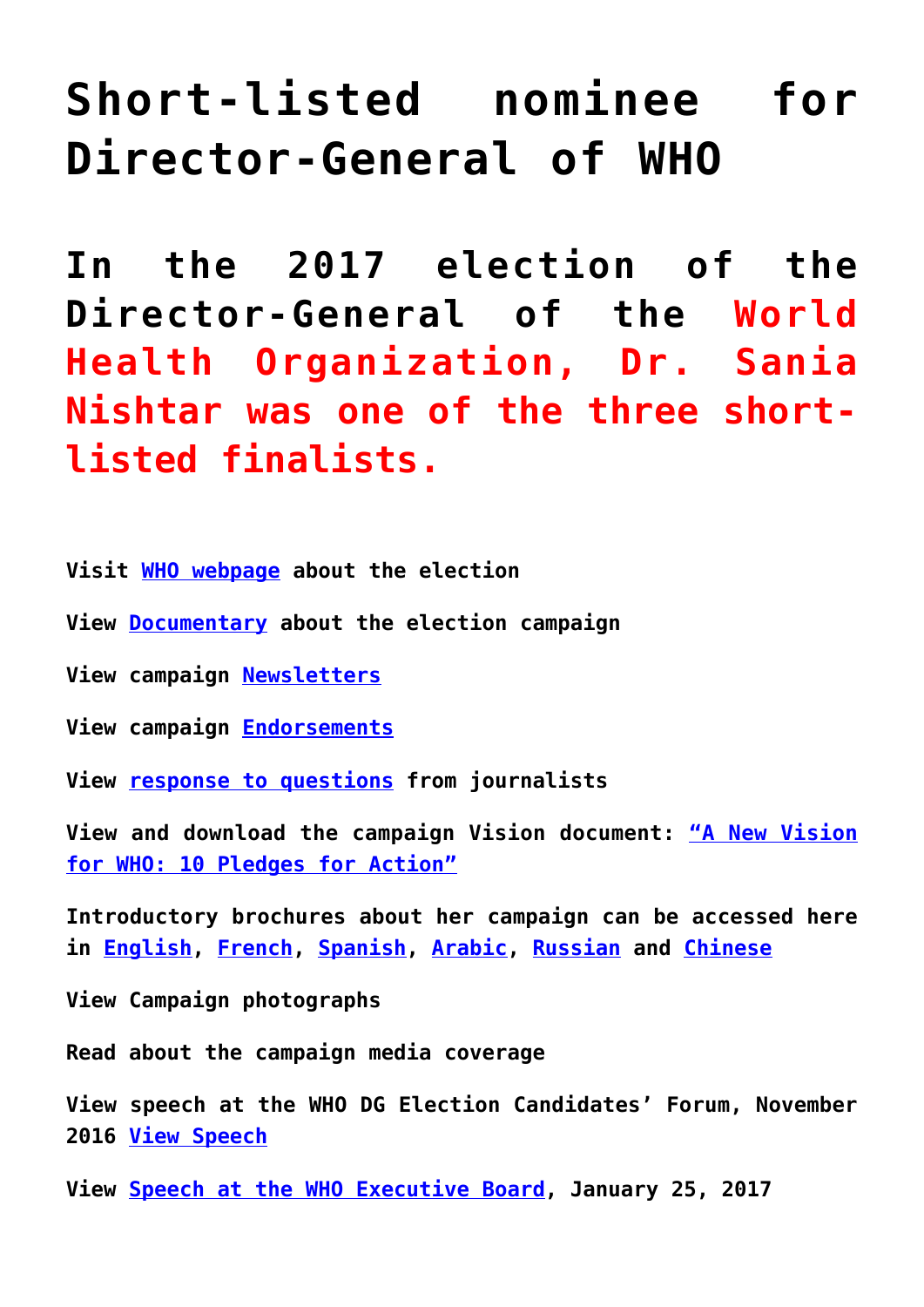**View Speech at the World Health Assembly, May 23, 2017**

**[Speech at World Health Assembly 2017](http://www.sanianishtar.info/wp-content/uploads/2017/05/Speech-of-Dr-Sania-Nishtar-at-the-World-Health-Assembly.pdf)**

**[Campaign Finances](http://www.sanianishtar.info/wp-content/uploads/2017/05/Nishtar_campaign_activities_finances_updated_May_3.pdf)**

## **Dr. Sania Nishtar's wide-ranging experience which qualified her as a candidate**

Dr. Sania Nishtar, is best known for her bold and transformational leadership in health, is a prominent candidate for Director-General of the World Health Organization. A combination of high-level experience in government, civil society and in multilateral institutions, as well as her background as a physician, scientist and thought leader on public health, uniquely position her to drive the reform of the WHO, ensuring its fitness to deal with the health challenges of the 21st century. In every role she has taken on, her defining feature has been her ability to deliver results with high integrity. Her skills and experience range across institution-building, public policy, research, advocacy and service delivery and would make her one of the most qualified Director-Generals in the history of the WHO. She is the leader that the world needs to take the helm at WHO.

#### **Founder of Institutions**

Dr. Nishtar has built organizations from scratch—the globally recognized NGO *Heartfile,* a powerful and respected health policy voice in Pakistan, and *Heartfile Health Financing*, an access-to-treatment initiative to support Universal Health Coverage in mixed health systems. She is a proven effective leader who delivers quality results. Dr. Nishtar is the recipient of the Global Innovation Award for her ability to think laterally, incubate and take to scale fresh ideas, build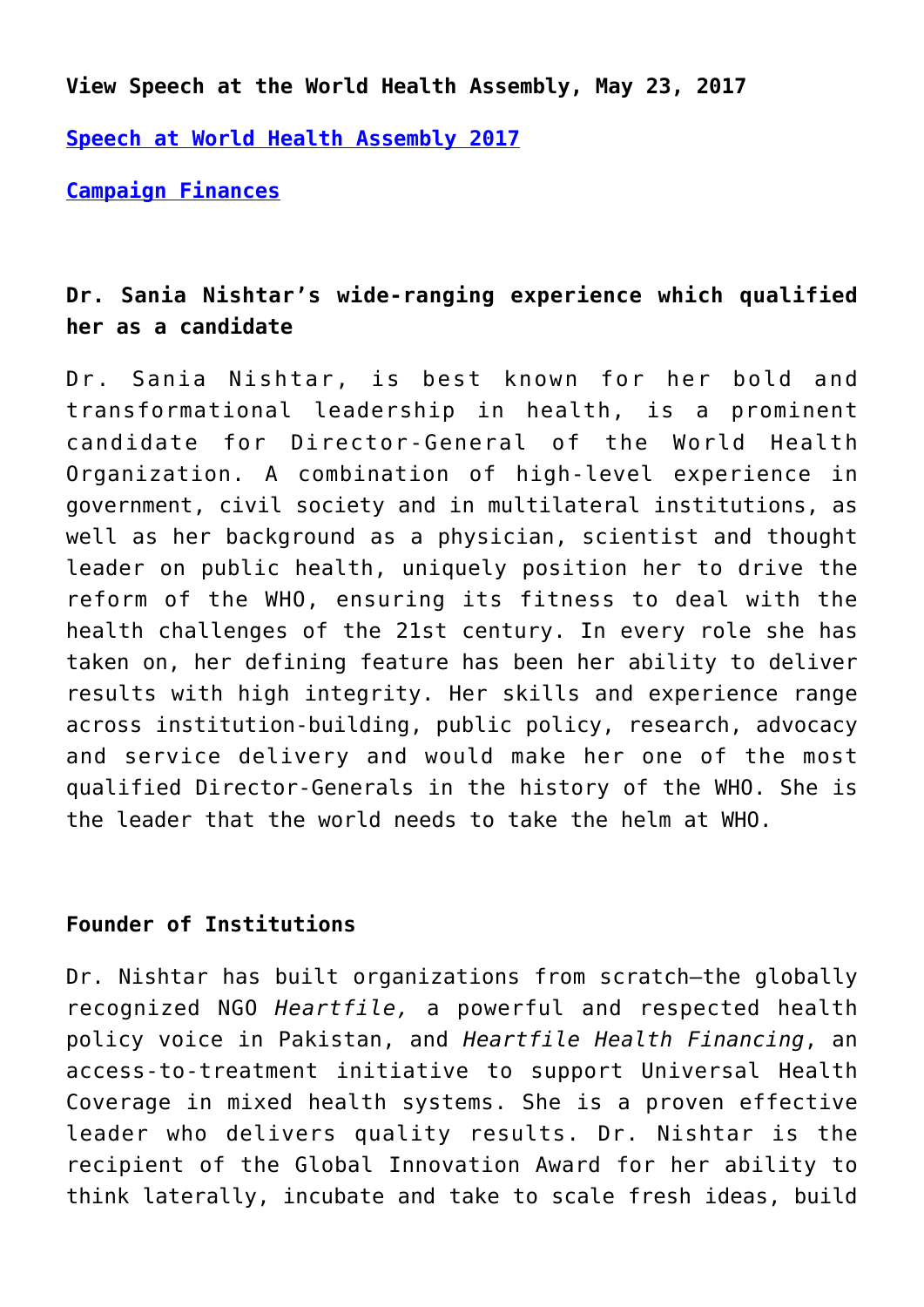partnerships, exploit synergies for systems building and create impact.

#### **Minister, Government of Pakistan**

Dr. Nishtar served as Federal Minister in the 2013 caretaker government of Pakistan with responsibility for Health, Science and Technology, Information Technology, and Higher Education. As minister, she espoused the widely acclaimed accountability and transparency approach to working with the government. During her term, she was instrumental in re-establishing Pakistan's Ministry of Health. She has extensive public-sector experience as member/chair of national commissions, public sector boards, restructuring committees, and reform task forces.

### **Civil Society Trailblazer**

Dr. Nishtar has strong civil society credentials as founder of civil society institutions, as a health policy voice demanding improved governance, and as a member of boards of many INGOs. She has received Pakistan's Sitara-i-Imtiaz (Presidential award) for her contributions.

#### **Leader in the Multilateral System**

Dr. Nishtar has wide experience in global health in the multilateral system. She is currently Chair of the UN Secretary General's Independent Accountability Panel for the Global Strategy for Women's, Children's and Adolescents' Health and is co-Chair of the WHO Commission on Ending Childhood Obesity. She has served on many international expert panels and is well-known for her leadership and consensusbuilding in global health.